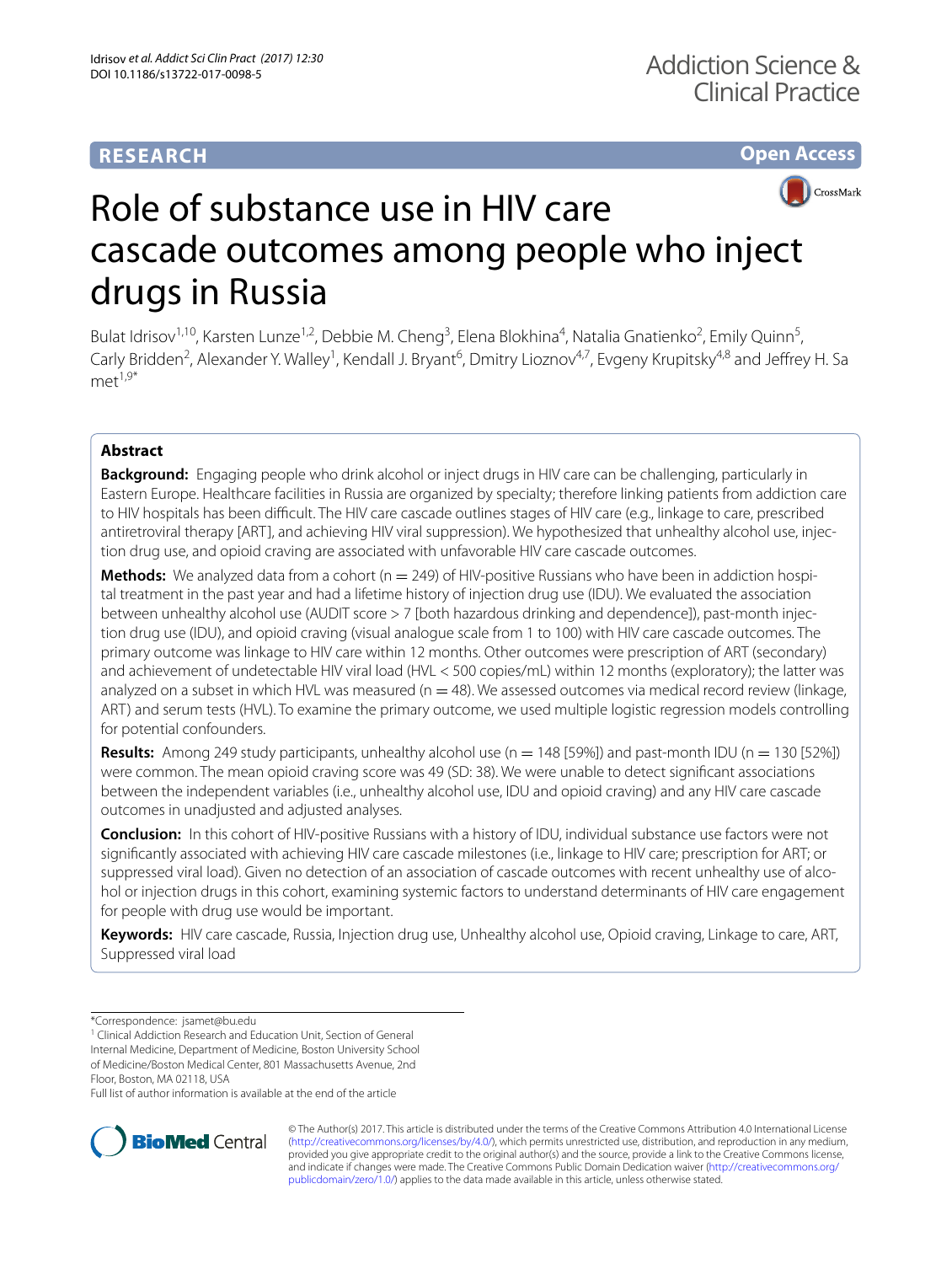## **Background**

HIV elimination is a major health target in the United Nations' (UN) global Sustainable Development Goals, which call for additional resources to efectively address the expanded scope of the HIV epidemic by 2030 [\[1](#page-7-0), [2\]](#page-7-1). Given that it is challenging to diagnose, link to care, retain, and achieve viral suppression among people with substance use, examining the association of substance use with efective engagement in HIV care is of great interest [\[3](#page-7-2)–[5\]](#page-7-3).

The HIV care cascade is a framework of consecutive stages of HIV care (i.e., diagnosed, linked to care, retained in care, prescribed ART, and achieved viral suppression)  $[6, 7]$  $[6, 7]$  $[6, 7]$  $[6, 7]$ . The HIV care cascade framework is useful for identifying gaps and areas to target HIV interventions [[6\]](#page-7-4). It has been shown that for some HIV-positive individuals, substance use is associated with poor HIV outcomes, even when care is provided free of charge [\[8](#page-7-6)[–11](#page-7-7)]. For example, people with unhealthy alcohol or opioid use frequently have reduced adherence to ART medications [[12,](#page-8-0) [13\]](#page-8-1). As such, people with unhealthy alcohol use and people who inject drugs (PWID) face greater barriers in the path to optimal HIV care and have more rapid HIV disease progression [\[12](#page-8-0), [13](#page-8-1)]. Understanding the factors that contribute to better HIV care cascade outcomes in a cohort of people who use substances could help to inform strategies to achieve the ambitious UN objectives addressing HIV infection.

Achieving optimal HIV care cascade outcomes is particularly challenging in Eastern Europe. As healthcare services in Russia are organized by specialty [\[14](#page-8-2)], linking patients from addiction hospitals to HIV facilities can be a challenging transition  $[15]$  $[15]$ . This is mainly important since in the region, the overlapping prevalence of alcohol use, injection opioid use, and HIV infection is very high  $[16, 17]$  $[16, 17]$  $[16, 17]$  $[16, 17]$ . The HIV epidemic in Russia has been driven largely by injection drug use, predominantly opioids [\[18,](#page-8-6) [19](#page-8-7)]. In 2015, 17–29% of HIV-positive Russians were estimated to be receiving ART, lower than the global 2015 coverage estimate of 40% and the coverage in the USA and France (70% and 63%, respectively) [\[20](#page-8-8),  $21$ ]. The combination of high rates of new HIV infections and low ART coverage contributed to 27,564 HIV-related deaths officially reported in Russia in 2015 [[21\]](#page-8-9). Government statistics put the number of HIV-positive people in Russia over one million [\[21\]](#page-8-9). Among those newly diagnosed with HIV in 2015, almost 54% of individuals were infected via injection drug use [\[21](#page-8-9)]. People with HIV and substance use comorbidity are a vulnerable population, as their engagement in specialty care remains low [[22\]](#page-8-10).

In Russia, healthcare, including addiction and ART, is provided free of charge at governmental facilities, such as addiction (i.e., narcology) or HIV clinics [\[15](#page-8-3)]. Opioid agonist therapy with methadone or buprenorphine is not available in Russia [[22\]](#page-8-10). Naltrexone is available for treatment of opioid and alcohol use disorder, but rarely administered due to its cost  $[23]$  $[23]$ . The standard of care at Russian inpatient addiction hospitals consists of diagnostic procedures, detoxifcation for 10–14 days and rehabilitation for an additional 30 days for selected patients. In the frst week of hospitalization, patients are detoxifed with possible use of tramadol, non-opiate analgesics, clonidine and benzodiazepines [\[15](#page-8-3), [24\]](#page-8-12). Patients receive drug counselling and treatment for comorbid psychiatric conditions within addiction hospitals, but integration to other treatment modalities such as HIV care is very limited.

The Russian HIV epidemic is a major public health challenge intertwined with substance use, creating a need to better understand barriers to HIV treatment among populations with substance use. Substance use has not been a major focus of previous analyses of the HIV care cascade in Russia. In order to understand whether unhealthy alcohol use, injection drug use (IDU), and opioid craving are associated with HIV care cascade outcomes, we conducted a secondary analysis of prospectively collected observational data about HIVpositive Russians who have been in addiction hospital treatment in the past year and had a lifetime history of IDU. We hypothesized that unhealthy alcohol use, IDU, and opioid craving are associated with unfavorable HIV care cascade outcomes, specifcally linkage to HIV care, prescribed ART, and viral load suppression.

## **Methods**

#### **Datasets**

We conducted a secondary data analysis based on participants from the LINC (Linking Infectious and Narcology Care) study, a randomized controlled trial (RCT) conducted in St. Petersburg, Russia, to assess the efectiveness of a behavioral and structural intervention designed to support and motivate HIV-positive PWID to engage in HIV medical care and ultimately improve their HIV outcomes  $[25]$  $[25]$ . LINC participants (n = 349) were recruited from inpatient wards at the City Addiction Hospital in St. Petersburg, Russia between July 2012 and May 2014. Lifetime history of IDU and documented HIV infection were entry criteria. Other inclusion requirements were: (1) aged 18–70 years; (2) hospitalized at the addiction hospital; (3) agree to CD4 cell count testing; (4) having a phone; (5) sharing 2 contacts to assist with follow-up; and (5) residing at a stable address within 100 kilometers of St. Petersburg. Participants were excluded from the study for the following: (1) currently receiving ART; (2) not fuent in Russian; or (3) cognitive impairment precluding informed consent.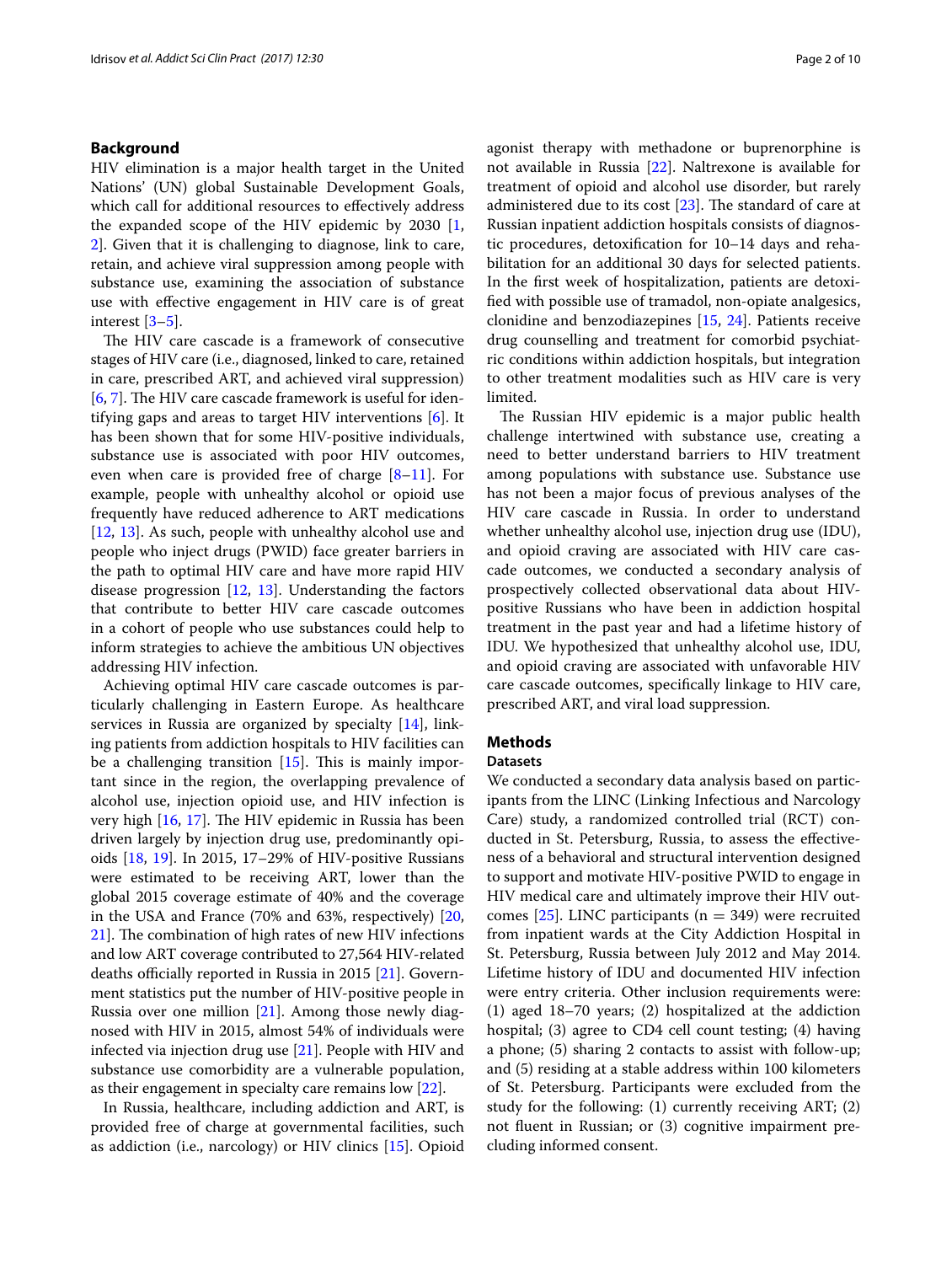The LINC study did not measure HIV viral load (HVL). However, a subset of LINC participants ( $n = 48$ ) were co-enrolled in another study (Russia ARCH [Alcohol Research Collaboration on HIV/AIDS]) in which the outcome HVL was available. Russia ARCH is an observational cohort of HIV-positive people examining alcohol use and HIV outcomes [\[26](#page-8-14)]. Russia ARCH participants were recruited between November 2012 and June 2015 from clinical HIV and addiction sites, non-clinical sites, and via snowball recruitment in St. Petersburg, Russia. Study inclusion criteria were: (1) documented HIV infection; (2) ART-naive at baseline; (3) aged 18–70 years; (4) stable address within 100 km of St. Petersburg; (5) having a phone and; (6) sharing 2 contacts to assist with followup. Exclusion criteria were the same as for LINC.

All study participants provided written informed consent and both studies were approved by Institutional Review Boards of Boston University Medical Campus and First St. Petersburg Pavlov State Medical University. Co-enrolled participants provided consent to link their data from the two studies.

## **Variable selection**

#### *Outcomes*

The primary outcome of interest was linkage to HIV care. The linkage to care variable was a dichotomous outcome defned as at least one HIV physician appointment within 12 months of study enrollment as all patients were not on ART; this information was obtained from the participants' medical records [[25\]](#page-8-13). Such an appointment would be made initially at one of two St. Petersburg hospitals serving HIV-positive patients.

The secondary outcomes were prescription of ART (yes or no) and achievement of viral control (exploratory). We defned prescription of ART as being prescribed ART within 12 months following the baseline assessment. This variable was obtained via medical records. We considered achievement of viral control, any HVL < 500 copies/mL within a year of study enrollment. HIV viral load data was obtained via serum tests. This variable was only assessed among LINC participants who were co-enrolled in Russia ARCH.

#### *Main independent variables*

We assessed 3 key substance use variables at 6 months post-baseline: unhealthy alcohol use, past-month IDU, and opioid craving. Alcohol use was measured via the Alcohol Use Disorder Identifcation Test (AUDIT, score ranging from 0 to 40) and divided into 3 categories (scores of 0–7; scores of 8–19; and scores > 19)  $[27]$  $[27]$ . The AUDIT is a screening tool that helps providers to assess patients' alcohol related risks; a score of 7 and below suggests that person abstains or has lower-risk drinking. Individuals who score between 8 and 19 are at risk for consequences. A score of above 19 is suggestive of alcohol dependence [[27](#page-8-15), [28](#page-8-16)]. We defned an AUDIT score > 7 as unhealthy alcohol use.

We defned injection drug use as self-report of any past 30-day IDU (yes or no). Opioid craving was measured via a visual analogue scale ranging from 0 to 100, modeled using tertiles. The opioid craving measure was validated and used in prior studies [[29](#page-8-17), [30\]](#page-8-18). We did not model craving as a continuous variable in order to avoid assumptions of linearity.

## *Covariates*

In the analysis of the primary outcome (linkage to care), the following potential confounders were included based on the literature and our clinical knowledge: age, gender, education, marital status, income, social support [\[31](#page-8-19)], depressive symptoms (Center for Epidemiologic Studies Depression Scale [CES-D]), [\[32,](#page-8-20) [33](#page-8-21)] homelessness, and HIV stigma (Berger HIV stigma scale) [\[34](#page-8-22)]. As LINC is an RCT, we also considered the study arm as a covariate.

#### **Statistical analyses**

 Descriptive statistics were used to characterize study participants overall and stratifed separately by each of the 3 main independent variables. For each of the 3 main independent variables, we presented baseline characteristics by each category of the particular substance use variable (e.g., as shown in Table [1](#page-3-0), for the AUDIT score that measured alcohol use, baseline characteristics were presented for the following three categories: scores of 0–7; scores of 8–19; and scores > 19). We compared exposure groups for descriptive purposes using Chi square and Student's t tests or Wilcoxon rank-sum tests, as appropriate. Spearman correlations were calculated to assess correlations between independent variables and covariates and no pair of variables included in the same regression model was highly correlated  $(r < 0.40$  in all cases). Separate multiple logistic regression models were used to evaluate associations between each independent variable with each outcome adjusting for potential confounders. We reported adjusted odds ratios (aOR) and 95% confdence intervals (CI) from the regression models. For the secondary outcome, prescribed ART, due to a limited number of events (i.e., 31 prescribed ART within 12 months), we limited the adjusted analyses to the following covariates: age, gender, and stigma. As only 5 events for the undetectable viral load outcome were identifed, we present only an unadjusted model for this outcome. Confrmatory analyses were conducted additionally adjusting for randomization to the LINC intervention in analyses of the primary outcome of linkage to HIV care and the secondary outcome of being prescribed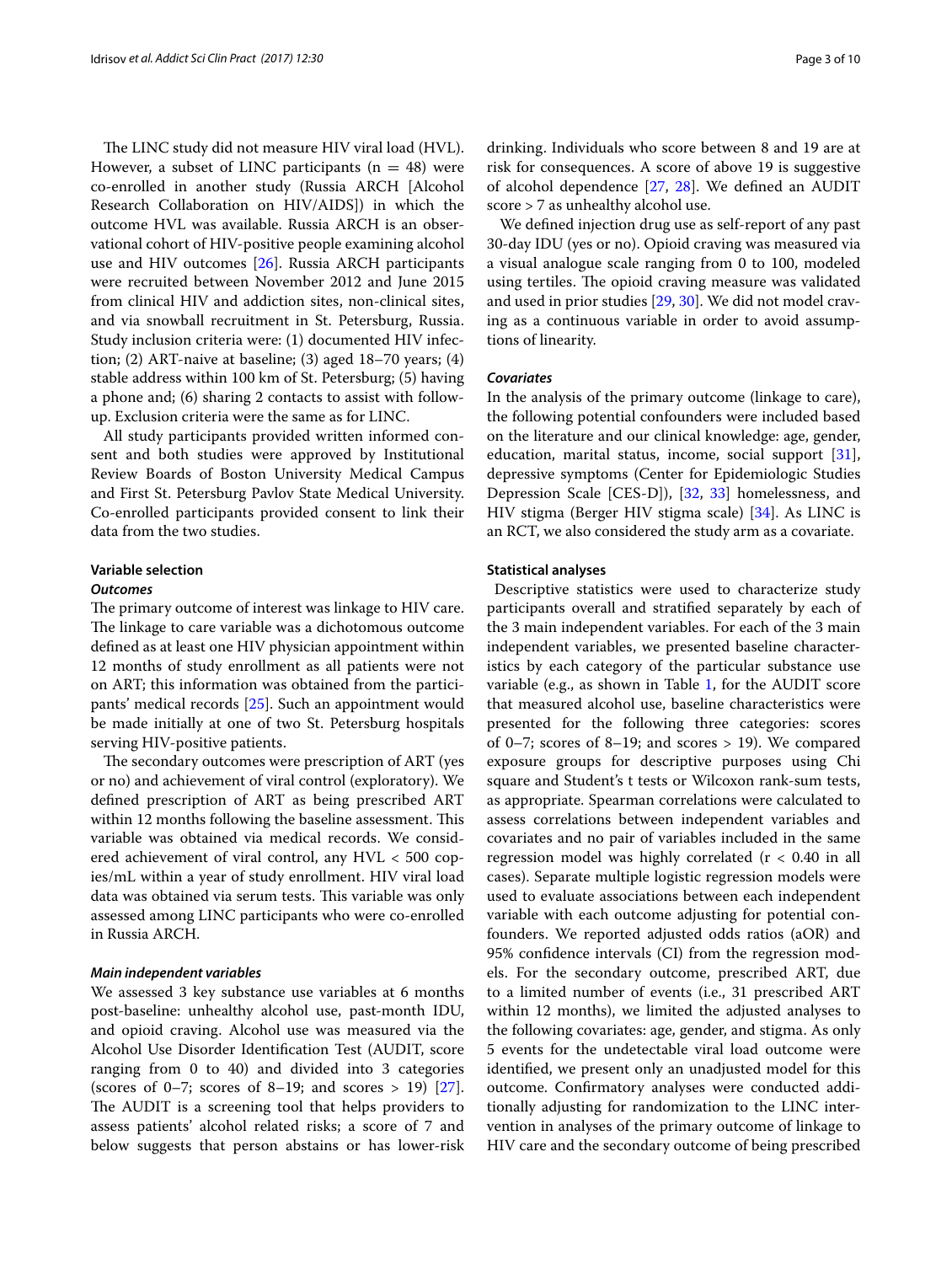| Characteristic                              | Total<br>$N = 249$ | AUDIT <sup>a</sup> score 0-7<br>$n = 101$ | AUDIT <sup>a</sup> score 8-19<br>$n = 81$ | AUDIT <sup>a</sup> score 20-40<br>$n = 67$ | p value |
|---------------------------------------------|--------------------|-------------------------------------------|-------------------------------------------|--------------------------------------------|---------|
| Age: mean (SD)                              | 34.3(4.8)          | 34.6(4.9)                                 | 34(5.1)                                   | 34.2(4.2)                                  | 0.70    |
| Male                                        | 184 (74%)          | 72 (71%)                                  | 64 (79%)                                  | 48 (72%)                                   | 0.44    |
| Married or partnered                        | 84 (34%)           | 32 (32%)                                  | 30 (37%)                                  | 22 (33%)                                   | 0.52    |
| Education (less than 9 grades)              | 67 (27%)           | 24 (24%)                                  | 24 (30%)                                  | 19 (28%)                                   | 0.36    |
| Depressive symptoms CES-D $> 16$            | 208 (88%)          | 79 (84%)                                  | 67 (88%)                                  | 62 (95%)                                   | 0.06    |
| Social support: mean (SD)                   | 19(5)              | 19(5)                                     | 19(5)                                     | 19(5)                                      | 0.85    |
| Stigma score: mean (SD) <sup>a</sup>        | 2(1)               | 2(1)                                      | 2(1)                                      | 2(1)                                       | 0.62    |
| Injection drug use, past-month <sup>a</sup> | 130 (52%)          | 41 (41%)                                  | 51 (63%)                                  | 38 (57%)                                   | < 0.001 |
| Opioid craving: mean (SD) <sup>a</sup>      | 49 (38)            | 41(37)                                    | 54 (36)                                   | 53 (41)                                    | 0.04    |
| Linked to care                              | 119 (48%)          | 48 (48%)                                  | 39 (48%)                                  | 32 (48%)                                   | 1.00    |
| <b>ART</b> initiation                       | 31 (12%)           | 13 (13%)                                  | 11 (14%)                                  | 7(10%)                                     | 0.85    |

<span id="page-3-0"></span>**Table 1 Characteristics of HIV-positive Russians with opioid use, overall and by AUDIT score (n = 249)**

<sup>a</sup> Collected at 6 months from baseline

ART within 12 months. We conducted analyses using 2-sided tests and an alpha level of 0.05. All statistical analyses were conducted using SAS version 9.3 (SAS Institute, Inc., NC, USA).

## **Results**

## **Participant characteristics**

Participants in the primary analysis of linkage to HIV care and the secondary analysis of prescription of ART  $(N = 249)$  $(N = 249)$  $(N = 249)$  are described in Tables [1](#page-3-0) and 2. The subset of these participants with HIV viral load results  $(n = 48)$ were examined in the exploratory analysis of the cascade outcome, HVL suppression. Characteristics of this

Russian HIV-positive cohort are the following: mean age 34 years (SD: 4.8); 74% men; 34% married, 24% separated and 42% never married; 27% completed 9 years or less of school, 62% completed 12 years of schooling, and 10% reported some higher education. Only 3% were homeless. Mean CD4 cell count at baseline was  $365$  cells/mm<sup>3</sup> (SD: 260). The median monthly individual income of participants was 25,000 rubles (USD 775 [2013 exchange rate]). We used the median split approach [[35](#page-8-23)] to dichotomize participants into 2 groups: lower than median income (0–25,000 rubles) or higher than median income (> 25,000 rubles). Of note, the minimum necessary income for an individual to meet basic needs (living

<span id="page-3-1"></span>**Table 2 Characteristics of HIV-positive Russians with opioid use, overall and by past-month IDU status (n = 249)**

| Characteristic                         | Total<br>$N = 249$ | IDU past month <sup>a</sup><br>$n = 130$ | No IDU past month <sup>a</sup><br>$n = 119$ | p value |  |
|----------------------------------------|--------------------|------------------------------------------|---------------------------------------------|---------|--|
| Age: mean (SD)                         | 34.3(4.8)          | 33.6(5.1)                                | 35.1(4.3)                                   | 0.01    |  |
| Male                                   | 184 (74%)          | 89 (69%)                                 | 95 (80%)                                    | 0.04    |  |
| Married or partnered                   | 83 (33%)           | 45 (35%)                                 | 38 (32%)                                    | 0.23    |  |
| Education (less than 9 grades)         | 68 (27%)           | 39 (30%)                                 | 29 (24%)                                    | 0.06    |  |
| Depressive symptoms CES-D $\geq$ 16    | 208 (88%)          | 113 (92%)                                | 95 (85%)                                    | 0.10    |  |
| Social support: mean (SD)              | 19(5)              | 19(5)                                    | 19(5)                                       | 0.25    |  |
| Stigma score: mean (SD) <sup>a</sup>   | 2(1)               | 2(1)                                     | 2(1)                                        | 0.85    |  |
| AUDIT <sup>a</sup>                     |                    |                                          |                                             |         |  |
| Score 0-7                              | 100 (40%)          | 41 (31%)                                 | 59 (50%)                                    | 0.009   |  |
| Score 8-19                             | 81 (33%)           | 51 (39%)                                 | 30 (25%)                                    |         |  |
| Score 20-40                            | 67 (27%)           | 38 (29%)                                 | 29 (25%)                                    |         |  |
| Opioid craving: mean (SD) <sup>a</sup> | 49 (38)            | 71(31)                                   | 24 (29)                                     | < 0.001 |  |
| Linked to care                         | 119 (48%)          | 57 (43.8%)                               | 62 (52%)                                    | 0.21    |  |
| ART initiation                         | 31 (12%)           | 15 (11%)                                 | 16 (13%)                                    | 0.70    |  |
| CD4 cell count: mean (SD)              | 365 (260)          | 340 (256)                                | 393 (264)                                   | 0.11    |  |

<sup>a</sup> Collected at 6 months from baseline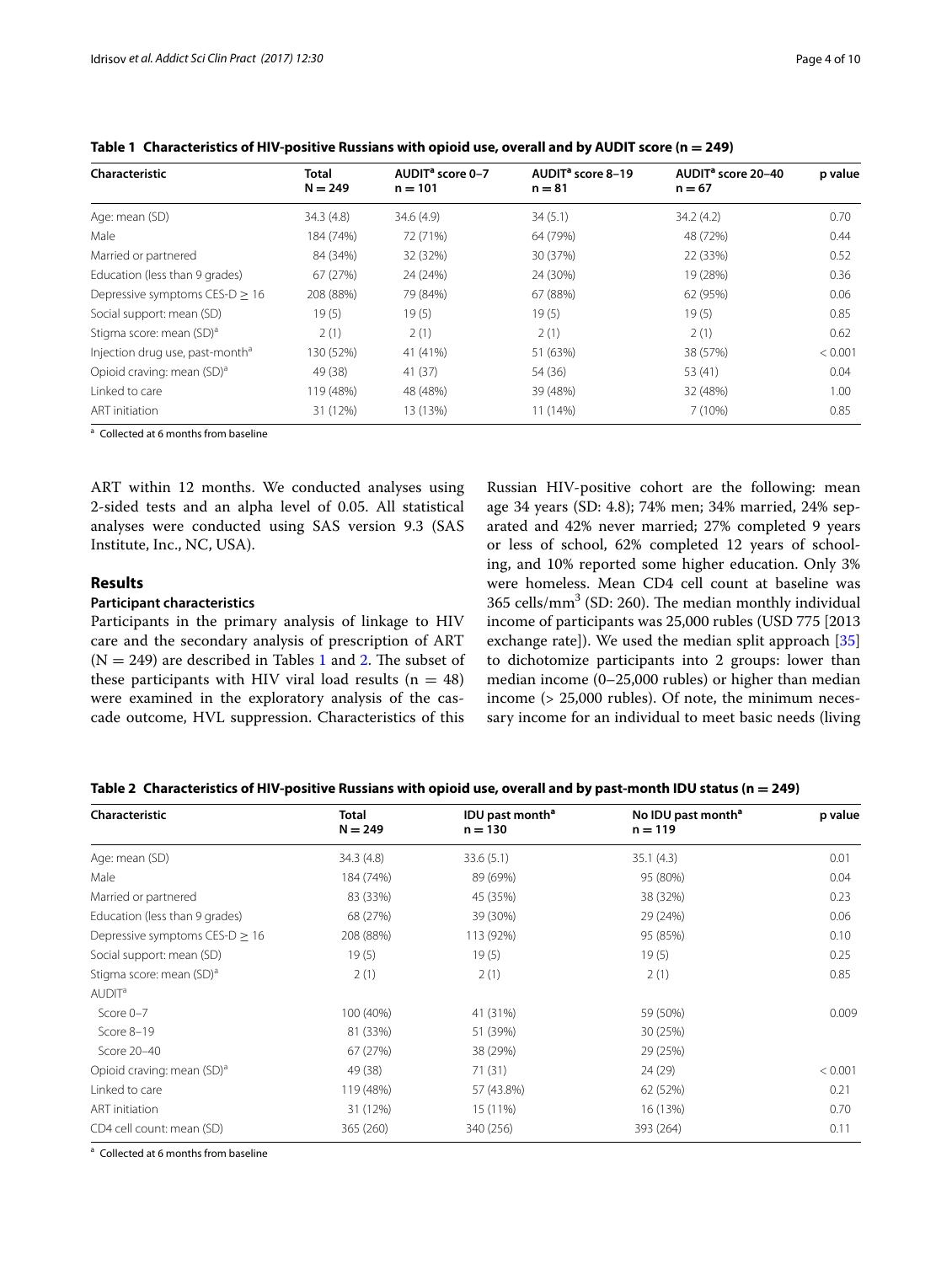wage) in St. Petersburg in 2013 was 6900 rubles (USD 214) [\[36](#page-8-24)]. Depressive symptoms were common, with 88% scoring above 16 on the CES-D [[32\]](#page-8-20).

Unhealthy alcohol use was common, with a majority (59%) having an AUDIT score of 8 or higher. Pastmonth IDU was also common (52%). Unhealthy alcohol use occurred among 68% of those with past-month IDU  $(89/130)$ . The mean opioid craving score was 49 (SD: 38). Variables indicative of the HIV care cascade were as follows: 119/249 participants (48%) were linked to HIV care; 31/249 (12%) were prescribed ART; 5/48 (10%) achieved viral suppression (HVL  $<$  500 cells/mm<sup>3</sup>) within a year of study enrollment.

# **Regression analyses**

## *Linkage to HIV care*

We were unable to detect signifcant associations between the linkage to care outcome and the independent variables (i.e., unhealthy alcohol use, IDU, and opioid craving) in unadjusted and adjusted analyses (Table [3](#page-4-0)). Adjusted odds ratio (aOR) for unhealthy alcohol use and linkage to care were as follows: 1.14 for AUDIT score of 20–40 (95% CI 0.57–2.29,  $p = 0.71$ ) and 1.26 for AUDIT score of 8-19 (95% CI 0.65-2.24,  $p = 0.49$ ) compared with people with lower-risk drinking and abstainers (AUDIT scores 0–7). Similarly, in both unadjusted and adjusted analyses, past-month IDU was not signifcantly associated with linkage to HIV care (aOR 0.79 [95% CI  $0.45-1.38$ ,  $p = 0.39$ ]).

We found no signifcant association between opioid craving and linkage to HIV care outcome in unadjusted or adjusted regression models (aOR 0.84, [95% CI 0.43– 1.64,  $p = 0.61$ ), highest (71-100) versus lowest (0-29) tertile; (aOR 0.78, [95% CI 0.39–1.57,  $p = 0.48$ ]), middle (30–70) versus lowest tertile.

Married or partnered status was associated with significantly lower odds of linkage to care in alcohol use (0.46  $[0.24, 0.89]$ ), and other models, see Table [3](#page-4-0). Stigmaanother covariate in our analyses—was not signifcantly associated with HIV care cascade outcomes ( $p > 0.05$  for all linkage to care models). However, more education, appeared to be positively associated with linkage to care in all models, for example aOR for education in the alcohol use and linkage to care model was 1.97 (95%CI 1.02,  $3.78$ ),  $p = 0.04$ . Our main findings were consistent after

<span id="page-4-0"></span>**Table 3 Separate logistic regression models evaluating the association between substance use (unhealthy alcohol use, past-month IDU, opioid craving) and linkage to care (n = 249)**

| Variable                                    | Outcome                                                   |         |                                      |         |                                                    |         |  |  |
|---------------------------------------------|-----------------------------------------------------------|---------|--------------------------------------|---------|----------------------------------------------------|---------|--|--|
|                                             | Linkage to care and unhealthy<br>alcohol use<br>$n = 249$ |         | Linkage to care and IDU<br>$n = 249$ |         | Linkage to care and opioid<br>craving<br>$n = 250$ |         |  |  |
|                                             | <b>Adjusted odds</b><br>ratio (95% CI)                    | p value | Adjusted odds ratio<br>(95% CI)      | p value | Adjusted odds ratio<br>(95% CI)                    | p value |  |  |
| <b>AUDIT 20-40</b><br>Alcohol dependence    | 1.14(0.57, 2.29)                                          | 0.72    |                                      |         |                                                    |         |  |  |
| AUDIT 8-19<br>Hazardous drinking            | 1.26 (0.65, 2.44)                                         | 0.49    |                                      |         |                                                    |         |  |  |
| IDU                                         |                                                           |         | 0.79(0.45, 1.38)                     | 0.40    |                                                    |         |  |  |
| Opioid craving<br>$30 - 70$                 |                                                           |         |                                      |         | 0.78(0.39, 1.57)                                   | 0.49    |  |  |
| Opioid craving<br>$71 - 100$                |                                                           |         |                                      |         | 0.84(0.43, 1.64)                                   | 0.61    |  |  |
| Gender (female vs. male)                    | 1.45 (0.74, 2.84)                                         | 0.27    | 1.45 (0.74, 2.82)                    | 0.27    | 1.39 (0.72, 2.71)                                  | 0.33    |  |  |
| Age                                         | 1.00 (0.94, 1.07)                                         | 0.90    | 1.00 (0.93, 1.07)                    | 0.93    | 1.00 (0.94, 1.07)                                  | 0.97    |  |  |
| Stigma (continuous)                         | 0.71(0.44, 1.14)                                          | 0.16    | 0.71(0.44, 1.14)                     | 0.15    | 0.71(0.44, 1.15)                                   | 0.16    |  |  |
| Social support (continuous)                 | 1.00 (0.94, 1.06)                                         | 0.95    | 1.00 (0.95, 1.07)                    | 0.88    | 1.00 (0.94, 1.07)                                  | 0.91    |  |  |
| Married or partnered                        | 0.46(0.24, 0.89)                                          | 0.02    | 0.45(0.23, 0.87)                     | 0.01    | 0.47(0.24, 0.91)                                   | 0.02    |  |  |
| Separated, divorced, or widowed             | 1.05 (0.49, 2.28)                                         | 0.89    | 1.09(0.51, 2.32)                     | 0.82    | 1.07 (0.50, 2.29)                                  | 0.85    |  |  |
| Education                                   | 1.97 (1.02, 3.78)                                         | 0.04    | 1.91 (0.99, 3.68)                    | 0.05    | 1.99 (1.03, 3.84)                                  | 0.04    |  |  |
| Depressive symptoms (past-week<br>symptoms) | 0.83(0.34, 2.00)                                          | 0.67    | 0.87(0.36, 2.08)                     | 0.74    | 0.90(0.37, 2.19)                                   | 0.82    |  |  |
| Income (high vs. low)                       | 1.04 (0.55, 1.96)                                         | 0.91    | 1.09 (0.58, 2.02)                    | 0.79    | 1.09 (0.58, 2.04)                                  | 0.78    |  |  |
| Homeless                                    | 1.70 (0.30, 9.57)                                         | 0.54    | 1.75 (0.31, 9.93)                    | 0.52    | 1.87 (0.33, 10.59)                                 | 0.48    |  |  |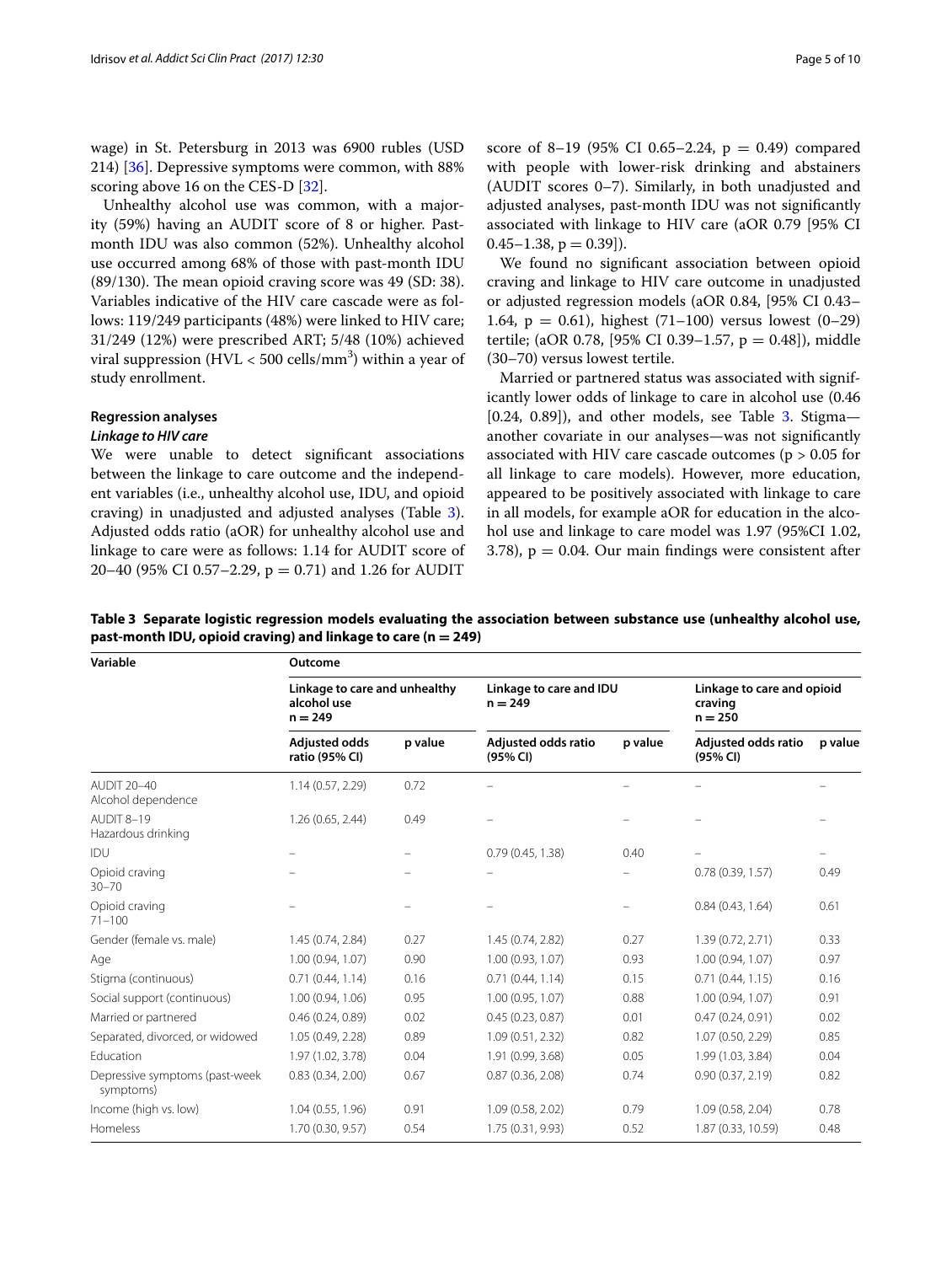adjustment for randomization to the LINC intervention group (data not shown).

## *ART and suppressed HIV viral load*

We did not fnd signifcant associations between the main independent variables (i.e., unhealthy alcohol use, IDU, and opioid craving) and secondary (prescription of ART) or exploratory (achievement of viral control) outcomes (Tables [4,](#page-5-0) [5\)](#page-5-1). In fact, the estimated efects did not even suggest an association in the hypothesized direction that substance use factors examined were associated with worse HIV care cascade outcomes.

## **Discussion**

## **Substance use is not associated with the examined stages in the HIV care cascade in this cohort**

Alcohol and drug use have been implicated in HIV disease transmission and progression, but the role of these behaviors in each step of the HIV care cascade is less explored, especially in Eastern Europe. In this cohort of HIV-positive Russians who have been in addiction hospital treatment in the past year and had a lifetime history of injection drug use, we did not fnd a major role of individual substance use characteristics in the HIV care cascade milestones. Given the high prevalence of substance

<span id="page-5-0"></span>**Table 4 Separate logistic regression models evaluating the association between substance use (unhealthy alcohol use, past-month IDU, opioid craving) and ART (n = 249)**

| Variable                                 | Outcome                                        |         |                                         |      |                                     |         |  |  |
|------------------------------------------|------------------------------------------------|---------|-----------------------------------------|------|-------------------------------------|---------|--|--|
|                                          | ART and unhealthy alcohol use $n = 249$<br>use |         | <b>ART and IDU</b><br>$n = 249$         |      | ART and opioid craving<br>$n = 250$ |         |  |  |
|                                          | Adjusted odds ratio<br>(95% CI)                | p value | Adjusted odds ratio p value<br>(95% CI) |      | Adjusted odds ratio<br>(95% CI)     | p value |  |  |
| <b>AUDIT 20-40</b><br>Alcohol dependence | 0.98(0.37, 2.57)                               | 0.97    |                                         |      |                                     |         |  |  |
| AUDIT 8-19<br>Hazardous drinking         | 1.24 (0.52, 2.95)                              | 0.62    |                                         |      |                                     |         |  |  |
| IDU                                      |                                                |         | 0.89(0.41, 1.90)                        | 0.76 |                                     |         |  |  |
| Opioid Craving<br>$30 - 70$              |                                                |         |                                         |      | 1.34 (0.53, 3.37)                   | 0.53    |  |  |
| Opioid Craving<br>$71 - 100$             |                                                |         |                                         |      | 1.16 (0.46, 2.92)                   | 0.76    |  |  |
| Gender (female vs. male)                 | 1.25 (0.52, 2.97)                              | 0.61    | 1.23(0.51, 2.93)                        | 0.64 | 1.22 (0.51, 2.90)                   | 0.65    |  |  |
| Age                                      | 1.04(0.97, 1.13)                               | 0.28    | 1.04(0.96, 1.13)                        | 0.31 | 1.05(0.97, 1.13)                    | 0.27    |  |  |
| Stigma                                   | 0.74(0.39, 1.40)                               | 0.35    | 0.73(0.39, 1.40)                        | 0.35 | 0.74(0.39, 1.40)                    | 0.35    |  |  |

## <span id="page-5-1"></span>**Table 5 Separate logistic regression models evaluating associations between substance use (unhealthy alcohol use, past-month IDU, opioid craving) and HVL suppression (n = 49)**

| Variable                                 | Outcome                         |         |                        |         |                                      |                          |  |  |  |
|------------------------------------------|---------------------------------|---------|------------------------|---------|--------------------------------------|--------------------------|--|--|--|
|                                          | <b>Suppressed HVL and AUDIT</b> |         | Suppressed HVL and IDU |         | Suppressed HVL and opioid<br>craving |                          |  |  |  |
|                                          | Odds ratio (95% CI)             | p value | Odds ratio (95% CI)    | p value | Odds ratio (95% CI)                  | p value                  |  |  |  |
| <b>AUDIT 20-40</b><br>Alcohol dependence | 3.07 (0.32, 29.06)              | 0.33    |                        |         |                                      |                          |  |  |  |
| AUDIT 8-19<br>Hazardous drinking         | 1.77 (0.20, 15.82)              | 0.61    |                        |         |                                      |                          |  |  |  |
| IDU                                      |                                 |         | 0.90(0.15, 5.25)       | 0.90    | -                                    | $\overline{\phantom{0}}$ |  |  |  |
| Opioid craving<br>$30 - 70$              |                                 |         |                        |         | 0.96(0.16, 5.86)                     | 0.97                     |  |  |  |
| Opioid craving<br>$71 - 100$             |                                 |         |                        |         | 0.27(0.01, 6.48)                     | 0.42                     |  |  |  |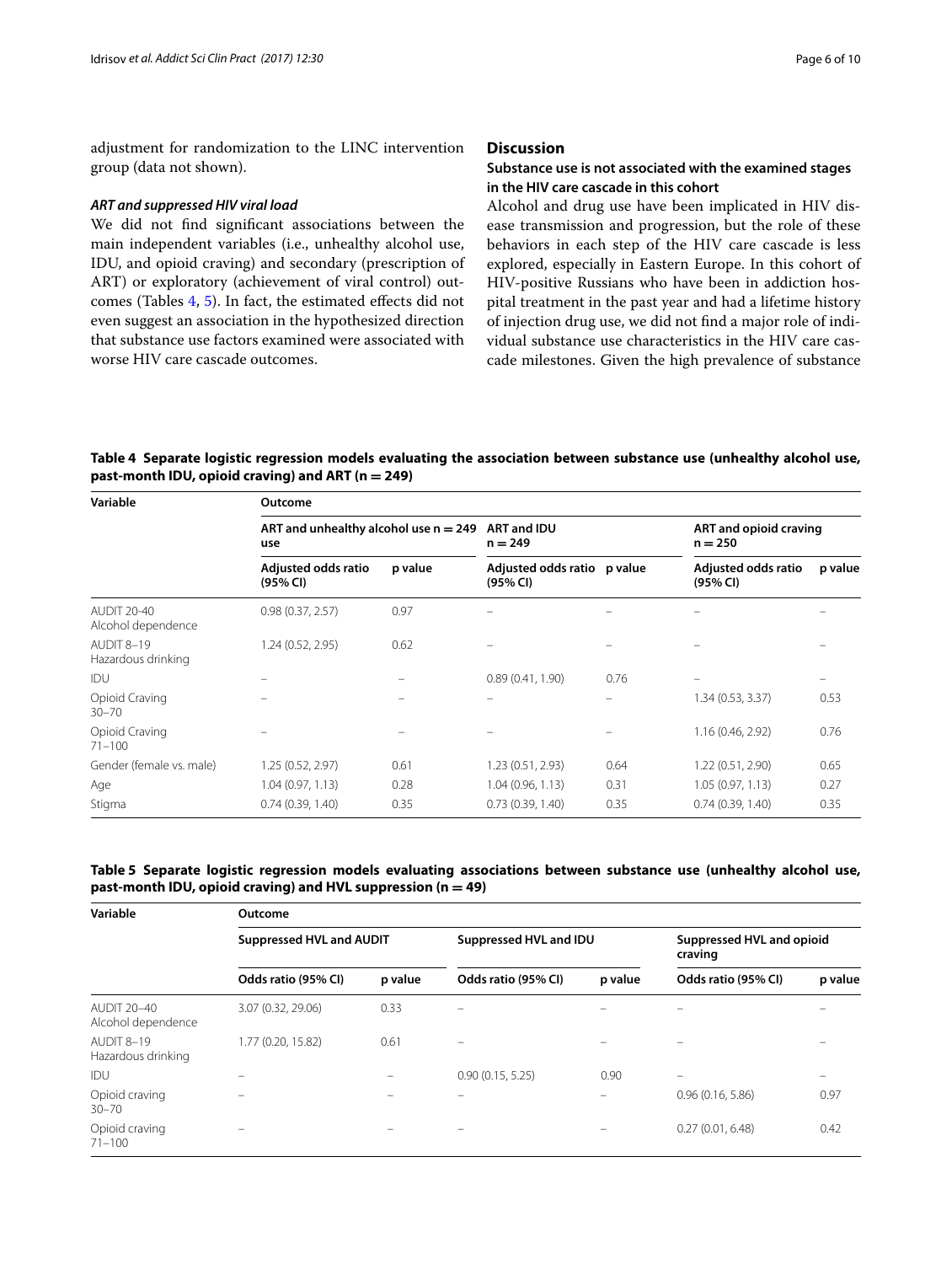use and HIV infection in Russia, examining such associations is important.

The impact of alcohol use on HIV outcomes has been examined in other settings, and while areas of uncertainty exist, collective evidence suggests that there are possible mechanisms by which alcohol may be related to HIV disease progression, via low medication adherence and suboptimal retention in care [[13,](#page-8-1) [37–](#page-8-25)[39](#page-8-26)]. Research suggests that heavy drinkers are less likely to receive a prescription for ART [\[40](#page-8-27)[–42](#page-8-28)]. However, it is unknown which stages of the HIV care cascade are most afected by unhealthy alcohol use. Our analysis attempted to examine this question by looking at alcohol's efect on diferent steps of the HIV care cascade. Similar to alcohol use, opioid use is a known barrier to HIV care [\[43](#page-8-29)]. Specifc efects of opioids on HIV disease progression are not fully understood, although some insights have been gained [\[44–](#page-8-30)[46\]](#page-8-31). For example, studies have demonstrated a negative efect on CD4 count with heroin withdrawal in Russia [[44](#page-8-30)]. A recent cross-sectional study among PWID in St. Petersburg and Kohtla-Järve, Estonia demonstrated that high alcohol consumption and injection frequency are signifcantly associated with missing HIV care cascade steps [[47\]](#page-8-32).

#### **Systemic factors merit further investigation**

In some countries, access to HIV care among people who inject drugs (PWID) is disproportionately low due to system level characteristics. Systemic factors such as provider discrimination and stigmatization of afected people, low quality of care, criminalization of drug use, or detention in camps without efective treatment [\[22](#page-8-10), [48,](#page-8-33) [49](#page-8-34)] might play a more important role resulting in poor HIV cascade outcomes. An example of a system level barrier to HIV care is providers' negative attitudes about PWID in France in the early 2000s, when people with active injection use were threefold more likely not to receive ART because physicians doubted their ability to adhere to the regimen [[50](#page-8-35)]. In contrast, evidence suggests that systemic factors associated with successful HIV treatment outcomes include provision of quality alcohol and/or drug addiction treatment, having a regular source of primary care, and provider expertise with HIV care [[11\]](#page-7-7).

Contrary to our hypotheses, individual determinants of people's substance use do not appear to be key factors driving HIV care in this study population of Russians discharged in the previous year from an addiction hospital. It is possible that in Russia, systemic factors (e.g., related to access to HIV treatment and receipt of quality services) were major determinants of the HIV care cascade.

#### **Infrastructural challenges**

These findings from Russia suggest that individual substance use factors were not signifcantly associated with achieving HIV care cascade milestones. This was unexpected and raises the possibility that alternative systemic barriers may dominate over individual substance use specifc issues. One such possibility is that the infrastructure for delivery of HIV care is inadequate. Although HIV clinics have in recent years been increasingly distributed across city neighborhoods, availability of HIV facilities may still have been limited at the time of the study, making accessing these sites difficult for those who do not live in close proximity. The relationship of such structural issues can be tested with access to appropriate geographical data and if demonstrated as a substantial burden to HIV care, could be addressed by further expansion of accessible facilities. However, at this time, this is a hypothesis that merits further investigation. There are also barriers to adequate addiction care for example opioid agonist therapy does not exist in Russia, and alcohol treatment guidelines are far from evidence-based. It is therefore challenging for providers to offer high-quality addiction treatment, which has been shown to improve HIV outcomes [\[11,](#page-7-7) [15](#page-8-3), [24\]](#page-8-12).

A substantial body of literature exists on the protective efects of education on HIV care; this seems to be the case in this cohort, as education was positively associated with achievement of HIV care cascade outcomes [[51,](#page-8-36) [52](#page-8-37)]. Married or partnered status was associated with signifcantly lower odds of linkage to care, suggesting that participants who were single had more progress with this HIV cascade outcome. This finding is surprising, given that partnered status usually has benefcial efects on overall health outcomes and HIV care [[53](#page-9-0), [54](#page-9-1)]. It is possible that single participants in this Russian cohort lived with their parents, and were therefore more motivated and fnancially better positioned to receive HIV care. This hypothesis merits further investigation.

## **Limitations**

The results of this study should be interpreted with caution and several limitations should be considered. This is a secondary data analysis and there may be lack of power to detect the relationships of interest. Given that all participants in the study were hospitalized for a substance use disorder, one could posit that the association of substance use with HIV care cascade outcomes could have been signifcant if the sample included participants without a substance use disorder (i.e., abstainers) as a comparison group. Initiation of ART had a limited number of events which precluded analysis with regression models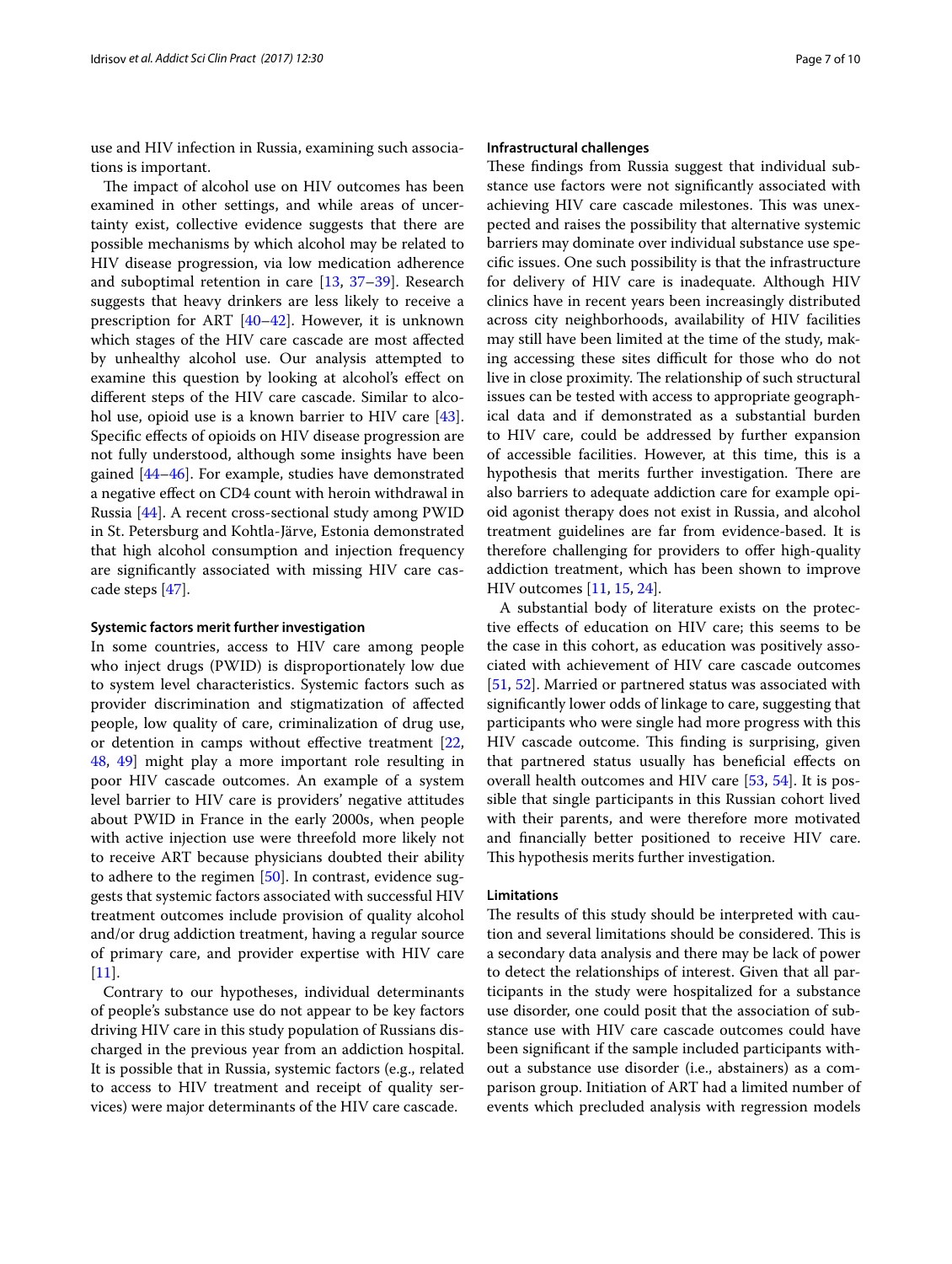controlling for the full set of desired covariates. Also, for the same outcome, due to limited sample size, we did not conduct analyses restricting the sample to only those who were eligible for ART, based on the Russian Federation guidelines for the initiation of pharmacotherapy at the time of the study (i.e.,  $CD4 < 350$  cells/mm<sup>3</sup>) [\[55\]](#page-9-2), but rather included all participants, regardless of their CD4 status. In addition, due to limited sample size, HVL suppression could not be examined in multivariate analyses.

## **Conclusion**

Unhealthy alcohol use, past-month injection drug use, and opioid craving do not appear to play a major role in achieving the HIV care cascade milestones (i.e., linkage to HIV care; prescribed ART; and achievement of suppressed viral load) among a cohort of HIV-positive Russians with history of IDU. Continuing to pursue an understanding of the systemic factors that contribute to successful HIV care cascade outcomes in populations of PWID will be key to meeting an ambitious United Nations' goal of global elimination of HIV infection.

#### **Abbreviations**

ART: antiretroviral therapy; PWID: people who inject drugs; UN: United Nations; IDU: injection drug use; LINC: Linking Infectious and Narcology Care study; RCT: randomized controlled trial; ARCH: Alcohol Research Collaboration on HIV/AIDS; HVL: HIV viral load; AUDIT: alcohol use disorder identifcation test; CES-D: Center for Epidemiologic Studies Depression Scale; AOR: adjusted odds ratio; CI: confdence intervals; SD: standard deviation; OAT: opioid agonist therapy.

#### **Authors' contributions**

BI, AW, KB, DC, KL and JHS conceived and refned the study question. BI led the analytic planning with support from DC and wrote the frst draft of the manuscript with KL and NG. EQ conducted analyses. NG, CB, and EB coordinated study activities. In Russia, EB and EK oversaw acquisition of data and monitored study activities in the feld. EK led the Russian team as the local principal investigator with co-investigator DL. JHS was the principal investigator of the parent study. All authors contributed to developing the analytic plan, reviewed, revised, and approved the submitted manuscript. All authors read and approved the fnal manuscript.

#### **Author details**

<sup>1</sup> Clinical Addiction Research and Education Unit, Section of General Internal Medicine, Department of Medicine, Boston University School of Medicine/Boston Medical Center, 801 Massachusetts Avenue, 2nd Floor, Boston, MA 02118, USA. <sup>2</sup> Clinical Addiction Research and Education Unit, Section of General Internal Medicine, Department of Medicine, Boston Medical Center, 801 Massachusetts Avenue, 2nd Floor, Boston, MA 02118, USA.<sup>3</sup> Department of Biostatistics, Boston University School of Public Health, 801 Massachusetts Avenue, 3rd Floor, Boston, MA 02118, USA. 4 First St. Petersburg Pavlov State Medical University, Lev Tolstoy St. 6/8, St. Petersburg, Russian Federation 197022. 5 Data Coordinating Center, Boston University School of Public Health, 85 E Newton St M921, Boston, MA 02118, USA. <sup>6</sup> HIV/AIDS Research, National Institute on Alcohol Abuse and Alcoholism, National Institute of Health, 5365 Fishers Lane, Bethesda, MD 20892, USA.<sup>7</sup> Pasteur Research Institute of Epidemiology and Microbiology, Mira St. 14, St. Petersburg, Russian Federation 197101. <sup>8</sup> St. Petersburg Bekhterev Research Psychoneurological Institute, Bekhtereva St., 3, St. Petersburg, Russian Federation 192019.<sup>9</sup> Department of Community Health Sciences, Boston University School of Public Health, 801 Massachusetts<br>Avenue, Boston, MA 02118, USA. <sup>10</sup> Department of Infectious Diseases, Bashkir

State Medical University, 3 Lenina St., Ufa, Bashkortostan Republic, Russian Federation 450000.

#### **Acknowledgements**

The idea for this study was conceived and fostered by the Fellow Immersion Training (FIT) Program in Addiction Medicine (R25 DA013582). Authors would like to acknowledge Katherine Calver and Sally Bendiks for their assistance with manuscript preparation.

#### **Competing interests**

The authors declare that they have no competing interests.

#### **Availability of data and materials**

All data generated or analyzed during this study are included in this published article.

#### **Ethics approval and consent to participate**

The Institutional Review Boards of Boston University Medical Campus and First St. Petersburg Pavlov State Medical University (PSMU) approved the study. All study participants completed the informed consent process and provided written informed consent.

#### **Funding**

The study was supported by the following NIH Grant funding: NIDA INVEST, U01AA020780, U24AA020778, U24AA020779, U01AA021989, R01DA032082, and R25DA013582. KL was supported by K99DA041245.

#### **Publisher's Note**

Springer Nature remains neutral with regard to jurisdictional claims in published maps and institutional afliations.

Received: 1 February 2017 Accepted: 8 November 2017 Published online: 04 December 2017

#### **References**

- <span id="page-7-0"></span>UNAIDS. 90-90-90-an ambitious treatment target to help end the AIDS epidemic. 2014; [http://www.unaids.org/en/resources/docu](http://www.unaids.org/en/resources/documents/2014/90-90-90)[ments/2014/90-90-90.](http://www.unaids.org/en/resources/documents/2014/90-90-90) Accessed 23 Jan 2017.
- <span id="page-7-1"></span>2. Global Burden of Diseases 2015 SDG collaborators. Measuring the health-related Sustainable Development Goals in 188 countries: a baseline analysis from the Global Burden of Disease Study 2015. Lancet. 2016;388:1813–50.
- <span id="page-7-2"></span>3. HIV/AIDS. Together we will end AIDS. Geneva: UNAIDS; 2012.
- 4. Beyrer C, Malinowska-Sempruch K, Kamarulzaman A, Kazatchkine M, Sidibe M, Strathdee SA. Time to act: a call for comprehensive responses to HIV in people who use drugs. Lancet. 2010;376(9740):551–63.
- <span id="page-7-3"></span>5. Kamarulzaman A, Altice FL. Challenges in managing HIV in people who use drugs. Curr Opin Infect Dis. 2015;28(1):10–6.
- <span id="page-7-4"></span>6. Gardner EM, McLees MP, Steiner JF, Del Rio C, Burman WJ. The spectrum of engagement in HIV care and its relevance to test-and-treat strategies for prevention of HIV infection. Clin Infect Dis. 2011;52(6):793–800.
- <span id="page-7-5"></span>7. Kay ES, Batey DS, Mugavero MJ. The HIV treatment cascade and care continuum: updates, goals, and recommendations for the future. AIDS Res Ther. 2016;13:35.
- <span id="page-7-6"></span>8. Lucas GM, Cheever LW, Chaisson RE, Moore RD. Detrimental effects of continued illicit drug use on the treatment of HIV-1 infection. J Acquir Immune Defc Syndr. 2001;27(3):251–9.
- 9. Carrico AW. Substance use and HIV disease progression in the HAART era: implications for the primary prevention of HIV. Life Sci. 2011;88:940–7.
- 10. Strathdee SA, Palepu A, Cornelisse PG, Yip B, O'Shaughnessy MV, Montaner JS, Schechter MT, Hogg RS. Barriers to use of free antiretroviral therapy in injection drug users. JAMA. 1998;280(6):547–9.
- <span id="page-7-7"></span>11. Malta M, Ralil da Costa M, Bastos FI. The paradigm of universal access to HIV-treatment and human rights violation: how do we treat HIV-positive people who use drugs? Curr HIV/AIDS Rep. 2014;11(1):52–62.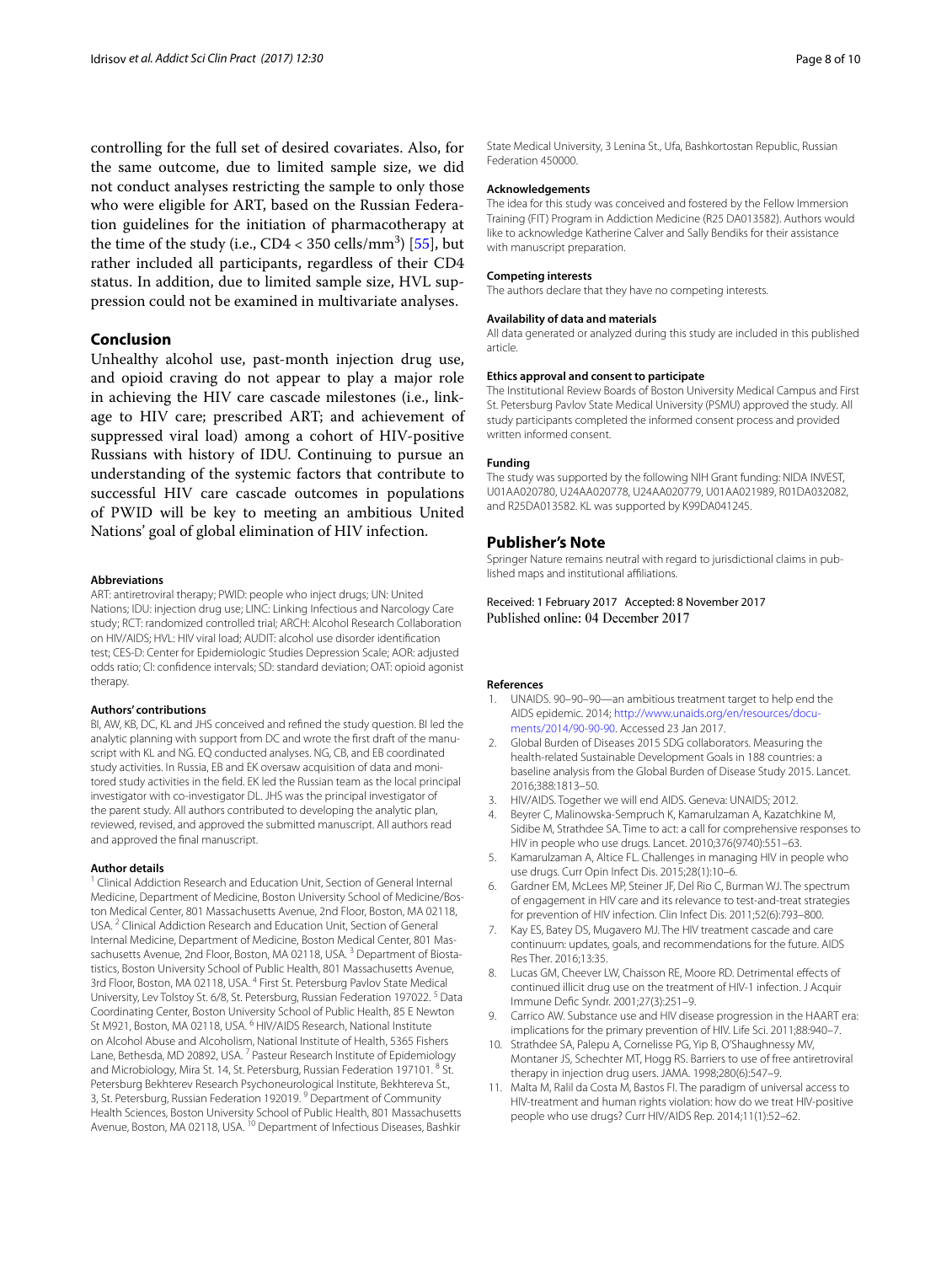- <span id="page-8-0"></span>12. Moore RD, Keruly JC, Chaisson RE. Diferences in HIV disease progression by injecting drug use in HIV-infected persons in care. J Acquir Immune Defc Syndr. 2004;35(1):46–51.
- <span id="page-8-1"></span>13. Williams EC, Hahn JA, Saitz R, Bryant K, Lira MC, Samet JH. Alcohol Use and human immunodefciency virus (HIV) infection: current knowledge, implications, and future directions. Alcohol Clin Exp Res. 2016;40(10):2056–72.
- <span id="page-8-2"></span>14. Popovich L, Potapchik E, Shishkin S, Richardson E, Vacroux A, Mathivet B. Russian Federation: Health system review. Health Systems in Transition. 2011; 13:1–190. [http://www.euro.who.int/\\_\\_data/assets/pdf\\_](http://www.euro.who.int/__data/assets/pdf_file/0006/157092/HiT-Russia_EN_web-with-links.pdf) [fle/0006/157092/HiT-Russia\\_EN\\_web-with-links.pdf](http://www.euro.who.int/__data/assets/pdf_file/0006/157092/HiT-Russia_EN_web-with-links.pdf).
- <span id="page-8-3"></span>15. Idrisov B, Murphy SM, Morrill T, Saadoun M, Lunze K, Shepard D. Implementation of methadone therapy for opioid use disorder in Russiamodeled cost-efectiveness analysis. Subst Abuse Treat Prev Policy. 2017;12(1):4.
- <span id="page-8-4"></span>16. Rhodes T, Platt L, Maximova S, Koshkina E, Latishevskaya N, Hickman M, Renton A, Bobrova N, McDonald T, Parry JV. Prevalence of HIV, hepatitis C and syphilis among injecting drug users in Russia: a multi-city study. Addiction. 2006;101(2):252–66.
- <span id="page-8-5"></span>17. Krupitsky EM, Horton NJ, Williams EC, Lioznov D, Kuznetsova M, Zvartau E, Samet JH. Alcohol use and HIV risk behaviors among HIV-infected hospitalized patients in St. Petersburg, Russia. Drug Alcohol Depend. 2005;79(2):251–6.
- <span id="page-8-6"></span>18. Cepeda JA, Odinokova VA, Heimer R, Grau LE, Lyubimova A, Safullina L, et al. Drug network characteristics and HIV risk among injection drug users in Russia: the roles of trust, size, and stability. AIDS Behav. 2011;15:1003–10.
- <span id="page-8-7"></span>19. Goliusov AT, Dementyeva LA, Ladnaya NN, Pshenichnaya VA. Country progress report of the Russian Federation on the implementation of the declaration of commitment on HIV/AIDS. Ministry of Health and Social Development of the Russian Federation: Federal service for surveillance of consumer rights protection and human well-being of the Russian Federation; 2010.
- <span id="page-8-8"></span>20. Wang H, Wolock TM, Carter A, Nguyen G, Kyu HH, Gakidou E, Hay SI, Mills EJ, Trickey A, Msemburi W, et al. Estimates of global, regional, and national incidence, prevalence, and mortality of HIV, 1980–2015: the Global Burden of Disease Study 2015. Lancet HIV. 2016;3(8):e361–87.
- <span id="page-8-9"></span>21. Ministry of Health. HIV infection in Russia. In: Federal Research Center for HIV/AIDS Prevention and Treatment; Russian Ministry of Health. [http://](http://aids-centr.perm.ru/%25D0%25A1%25D1%2582%25D0%25B0%25D1%2582%25D0%25B8%25D1%2581%25D1%2582%25D0%25B8%25D0%25BA%25D0%25B0/%25D0%2592%25D0%2598%25D0%25A7/%25D0%25A1%25D0%259F%25D0%2598%25D0%2594-%25D0%25B2-%25D0%25A0%25D0%25BE%25D1%2581%25D1%2581%25D0%25B8%25D0%25B8) [aids-centr.perm.ru/%D0%A1%D1%82%D0%B0%D1%82%D0%B8%D1%8](http://aids-centr.perm.ru/%25D0%25A1%25D1%2582%25D0%25B0%25D1%2582%25D0%25B8%25D1%2581%25D1%2582%25D0%25B8%25D0%25BA%25D0%25B0/%25D0%2592%25D0%2598%25D0%25A7/%25D0%25A1%25D0%259F%25D0%2598%25D0%2594-%25D0%25B2-%25D0%25A0%25D0%25BE%25D1%2581%25D1%2581%25D0%25B8%25D0%25B8) [1%D1%82%D0%B8%D0%BA%D0%B0/%D0%92%D0%98%D0%A7/%D0%](http://aids-centr.perm.ru/%25D0%25A1%25D1%2582%25D0%25B0%25D1%2582%25D0%25B8%25D1%2581%25D1%2582%25D0%25B8%25D0%25BA%25D0%25B0/%25D0%2592%25D0%2598%25D0%25A7/%25D0%25A1%25D0%259F%25D0%2598%25D0%2594-%25D0%25B2-%25D0%25A0%25D0%25BE%25D1%2581%25D1%2581%25D0%25B8%25D0%25B8) [A1%D0%9F%D0%98%D0%94-%D0%B2-%D0%A0%D0%BE%D1%81%D1](http://aids-centr.perm.ru/%25D0%25A1%25D1%2582%25D0%25B0%25D1%2582%25D0%25B8%25D1%2581%25D1%2582%25D0%25B8%25D0%25BA%25D0%25B0/%25D0%2592%25D0%2598%25D0%25A7/%25D0%25A1%25D0%259F%25D0%2598%25D0%2594-%25D0%25B2-%25D0%25A0%25D0%25BE%25D1%2581%25D1%2581%25D0%25B8%25D0%25B8) [%81%D0%B8%D0%B8;](http://aids-centr.perm.ru/%25D0%25A1%25D1%2582%25D0%25B0%25D1%2582%25D0%25B8%25D1%2581%25D1%2582%25D0%25B8%25D0%25BA%25D0%25B0/%25D0%2592%25D0%2598%25D0%25A7/%25D0%25A1%25D0%259F%25D0%2598%25D0%2594-%25D0%25B2-%25D0%25A0%25D0%25BE%25D1%2581%25D1%2581%25D0%25B8%25D0%25B8) 2015.
- <span id="page-8-10"></span>22. Lunze K, Idrisov B, Golichenko M, Kamarulzaman A. Mandatory addiction treatment for people who use drugs: global health and human rights analysis. BMJ (Clin Res Ed). 2016;353:i2943.
- <span id="page-8-11"></span>23. Krupitsky E, Woody GE, Zvartau E, O'Brien CP. Addiction treatment in Russia. Lancet. 2010;376(9747):1145.
- <span id="page-8-12"></span>24. Mendelevich VD, Zalmunin KY. Paradoxes of evidence in Russian addiction medicine. Int J Risk Saf Med. 2015;27(Suppl 1):S102–3.
- <span id="page-8-13"></span>25. Gnatienko N, Han SC, Krupitsky E, Blokhina E, Bridden C, Chaisson CE, Cheng DM, Walley AY, Raj A, Samet JH. Linking Infectious and Narcology Care (LINC) in Russia: design, intervention and implementation protocol. Addict Sci Clin Pract. 2016;11(1):10.
- <span id="page-8-14"></span>26. So-Armah K, Cheng DM, Freiberg M, et al. Longitudional association between alcohol use and infammatory biomarkers. In: Poster presentation at 2017 conference on retroviruses and opportunistic infections (CROI). 2017.
- <span id="page-8-15"></span>27. Babor TF, Higgins-Biddle JC, Saunders JB, Monteiro MG. AUDIT. The alcohol use disorders identifcation Test (AUDIT): guidelines for use in primary care 2001.
- <span id="page-8-16"></span>28. Friedmann PD. Clinical practice. Alcohol use in adults. N Engl J Med. 2013;368(4):365–73.
- <span id="page-8-17"></span>29. Franken IH, Hendriksa VM, van den Brink W. Initial validation of two opiate craving questionnaires the obsessive compulsive drug use scale and the desires for drug questionnaire. Addict Behav. 2002;27(5):675–85.
- <span id="page-8-18"></span>30. Krupitsky E, Nunes EV, Ling W, Illeperuma A, Gastfriend DR, Silverman BL. Injectable extended-release naltrexone for opioid dependence: a double-blind, placebo-controlled, multicentre randomised trial. Lancet. 2011;377(9776):1506–13.
- <span id="page-8-19"></span>31. Chesney MA, Ickovics JR, Chambers DB, Giford AL, Neidig J, Zwickl B, Wu AW. Self-reported adherence to antiretroviral medications among participants in HIV clinical trials: the AACTG adherence instruments. Patient Care Committee & Adherence Working Group of the Outcomes Committee of the Adult AIDS Clinical Trials Group (AACTG). AIDS Care. 2000;12(3):255–66.
- <span id="page-8-20"></span>32. Radloff LS. The CES-D scale a self-report depression scale for research in the general population. Appl Psychol Meas. 1977;1(3):385–401.
- <span id="page-8-21"></span>33. Chishinga N, Kinyanda E, Weiss HA, Patel V, Ayles H, Seedat S. Validation of brief screening tools for depressive and alcohol use disorders among TB and HIV patients in primary care in Zambia. BMC Psychiatry. 2011;11(1):1.
- <span id="page-8-22"></span>34. Berger BE, Ferrans CE, Lashley FR. Measuring stigma in people with HIV: psychometric assessment of the HIV stigma scale. Res Nurs Health. 2001;24(6):518–29.
- <span id="page-8-23"></span>35. Iacobucci D, Posavac SS, Kardes FR, Schneider M, Popovich DL. The median split: robust, refned, and revived. J Consum Psychol. 2015;25:690–704.
- <span id="page-8-24"></span>36. Petersburg legal portal. Living wage in St. Petersburg. (2017). Retrieved January 18, 2017, from<http://ppt.ru/info/5> In: Petersburg legal portal [Rus: Geтepбypгcкий пpaвoвoй пopтaл Пpoжитoчный минимyм в Caнкт-Пeтepбypгe) 2017.
- <span id="page-8-25"></span>37. Hahn JA, Samet JH. Alcohol and HIV disease progression: weighing the evidence. Curr HIV/AIDS Rep. 2010;7(4):226–33.
- 38. Samet JH, Horton NJ, Meli S, Freedberg KA, Palepu A. Alcohol consumption and antiretroviral adherence among HIV-infected persons with alcohol problems. Alcohol Clin Exp Res. 2004;28(4):572–7.
- <span id="page-8-26"></span>39. Shuper PA, Neuman M, Kanteres F, Baliunas D, Joharchi N, Rehm J. Causal considerations on alcohol and HIV/AIDS—a systematic review. Alcohol Alcohol. 2010;45(2):159–66.
- <span id="page-8-27"></span>40. Conen A, Fehr J, Glass TR, Furrer H, Weber R, Vernazza P, Hirschel B, Cavassini M, Bernasconi E, Bucher HC, et al. Self-reported alcohol consumption and its association with adherence and outcome of antiretroviral therapy in the Swiss HIV Cohort Study. Antivir Ther. 2009;14(3):349–57.
- 41. Martinez P, Andia I, Emenyonu N, Hahn JA, Hauff E, Pepper L, Bangsberg DR. Alcohol use, depressive symptoms and the receipt of antiretroviral therapy in southwest Uganda. AIDS Behav. 2008;12(4):605–12.
- <span id="page-8-28"></span>42. Chander G, Lau B, Moore RD. Hazardous alcohol use: a risk factor for non-adherence and lack of suppression in HIV infection. J Acquir Immune Defc Syndr. 2006;43(4):411–7.
- <span id="page-8-29"></span>43. Centers for Disease Control and Prevention. Incorporating HIV prevention into the medical care of persons living with HIV. Recommendations of CDC, the Health Resources and Services Administration, the National Institutes of Health, and the HIV Medicine Association of the Infectious Diseases Society of America. MMWR Recomm Rep. 2003;52:1–24.
- <span id="page-8-30"></span>44. Edelman EJ, Cheng DM, Krupitsky EM, Bridden C, Quinn E, Walley AY, Lioznov DA, Blokhina E, Zvartau E, Samet JH. Heroin use and HIV disease progression: results from a pilot study of a russian cohort. AIDS Behav. 2015;19(6):1089–97.
- 45. Kipp AM, Desruisseau AJ, Qian HZ. Non-injection drug use and HIV disease progression in the era of combination antiretroviral therapy. J Subst Abuse Treat. 2011;40(4):386–96.
- <span id="page-8-31"></span>46. Cabral GA. Drugs of abuse, immune modulation, and AIDS. J Neuroimmune Pharmacol. 2006;1(3):280–95.
- <span id="page-8-32"></span>47. Heimer R, Usacheva N, Barbour R, Niccolai LM, Uuskula A, Levina OS. Engagement in HIV care and its correlates among people who inject drugs in St Petersburg, Russian Federation and Kohtla-Jarve, Estonia. Addiction. 2017;112(8):1421–31.
- <span id="page-8-33"></span>48. Gerbert B, Maguire BT, Bleecker T, Coates TJ, McPhee SJ. Primary care physicians and aids: attitudinal and structural barriers to care. JAMA. 1991;266(20):2837–42.
- <span id="page-8-34"></span>49. Wolfe D, Carrieri MP, Shepard D. Treatment and care for injecting drug users with HIV infection: a review of barriers and ways forward. Lancet. 2010;376(9738):355–66.
- <span id="page-8-35"></span>50. Carrieri MP, Moatti JP, Vlahov D, Obadia Y, Reynaud-Maurupt C, Chesney M. Access to antiretroviral treatment among French HIV infected injection drug users: the infuence of continued drug use. MANIF 2000 Study Group. J Epidemiol Community Health. 1999;53(1):4–8.
- <span id="page-8-36"></span>51. Kelly M. Preventing HIV transmission through education: HIV/AIDS and education. Perspect Educ. 2002;20(1):1–12.
- <span id="page-8-37"></span>52. Iorio D, Santaeulalia-Llopis R. Education, HIV status and risky sexual behavior: how much does the stage of the HIV epidemic matter? 2016.